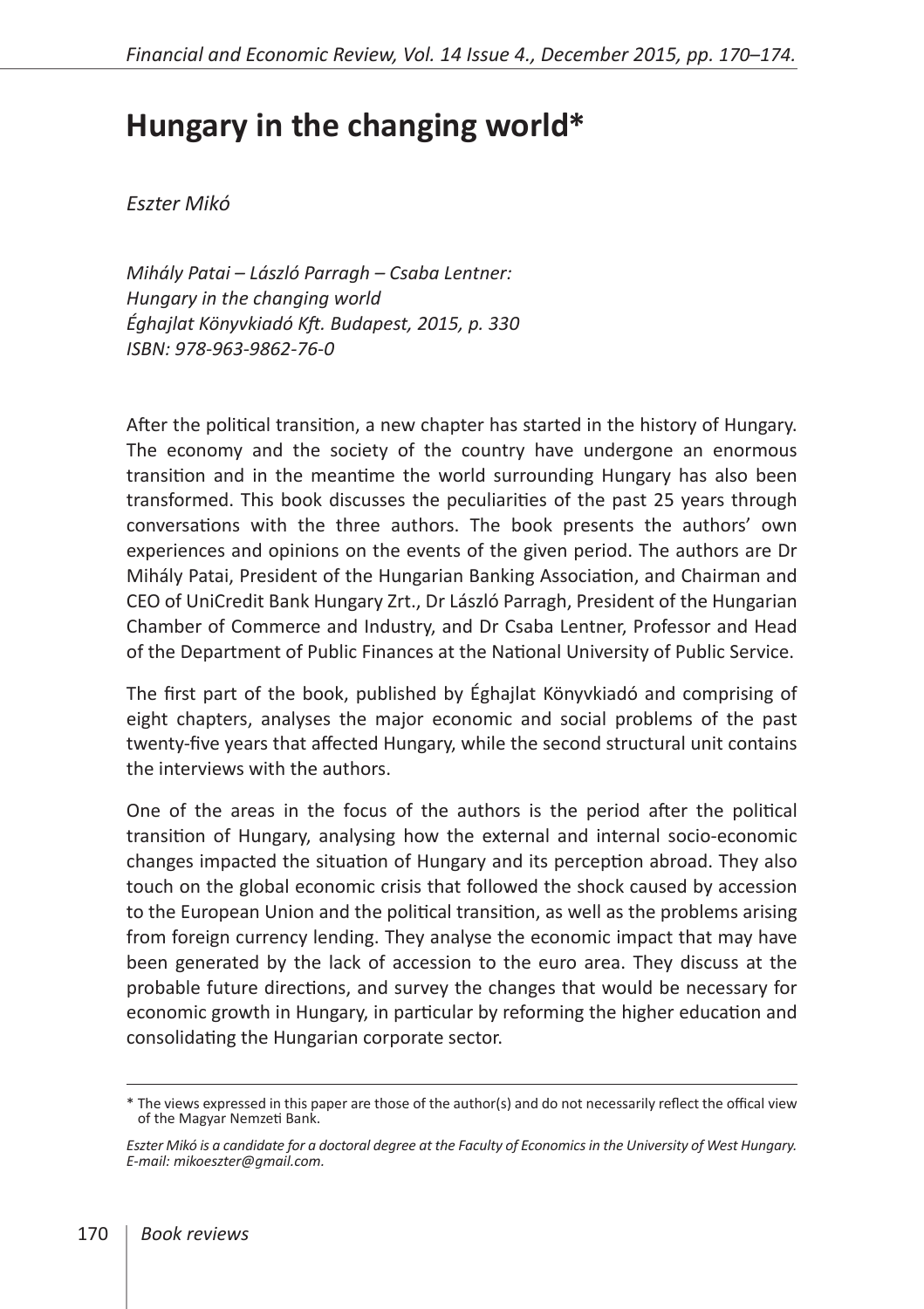Chapter one presents the key economic and political events of the political transition, as well as the socio-economic situation of Hungary in the early 1990s. At the time of the political transition, Hungary struggled with large government debt and the national capital stock available for investments was extremely low. The engineering and technical level of the plants and enterprises significantly lagged behind that of the developed (western) states. After the political transition, Hungary opened up to foreign capital and significant investments were implemented within a short time. At that time Hungary was the champion in the Central and Eastern European region in attracting foreign capital. In 1997, the capital inflow to Hungary was as high as USD 1.5-2 billion (*Diczházi 1997*), while foreign investment until 2003 amounted to almost USD 43 billion, 50 per cent of which focused on industry. Direct investments and transnational enterprises were instrumental in the economic renaissance of the Central and Eastern European countries and their integration in the global economy. FDI also participated in privatisation. Foreign investors often purchased market only, as a result of which the modernisation and improvement of the majority of the sold plants did not materialise and they were shortly closed down. One of the privatisation objectives of the government, namely to develop the national enterprises, failed to materialise. The impacts of this can be still felt; these include declining output in certain economic areas, or even the full termination of production, primarily in heavy industry, textile industry, mining and quarrying and the sugar industry; however, it should be noted that these areas were on the wane since the 1970s in the developed countries as well.

As also reflected by HCSO figures, sugar manufacturing was not liquidated, but only one – in Kaposvár – was left out of the previous twelve factories. Sugar manufacturing was downsized by 2007, while bus manufacturing stopped in 2009, albeit later on it restarted periodically. On the other hand, there was a huge decline in cotton fabric manufacturing and coal mining. Nevertheless, these industries did not disappear completely. On the contrary, according to the latest data, although in 2011 and 2012 the output of the cotton fabric industry was only 2 million  $m^2$  most probably due to the crisis – this figure in 2013 was as high as 12 million  $m^2$ .

The authors mutually agree that foreign direct investment was essential for the Hungarian economy at the time of the political transition. With the multinational enterprises, the Hungarian economy realised profits never seen before and that would have not been possible without them. Until the political transition the enterprises in Hungary were owned by the Hungarian state. As a result of the privatisation and the settlement of the multinational enterprises, the ownership structure of the enterprises had undergone a considerable transformation by 1997. In 1990 there were 5,462 enterprises in Hungary with joint Hungarian and foreign ownership, or fully foreign ownership interest, while in 1997 this number reached 25,706 (HCSO). 12,729 of the enterprises in foreign ownership operated in the commercial, road vehicle and consumer goods repair sectors, 4,276 in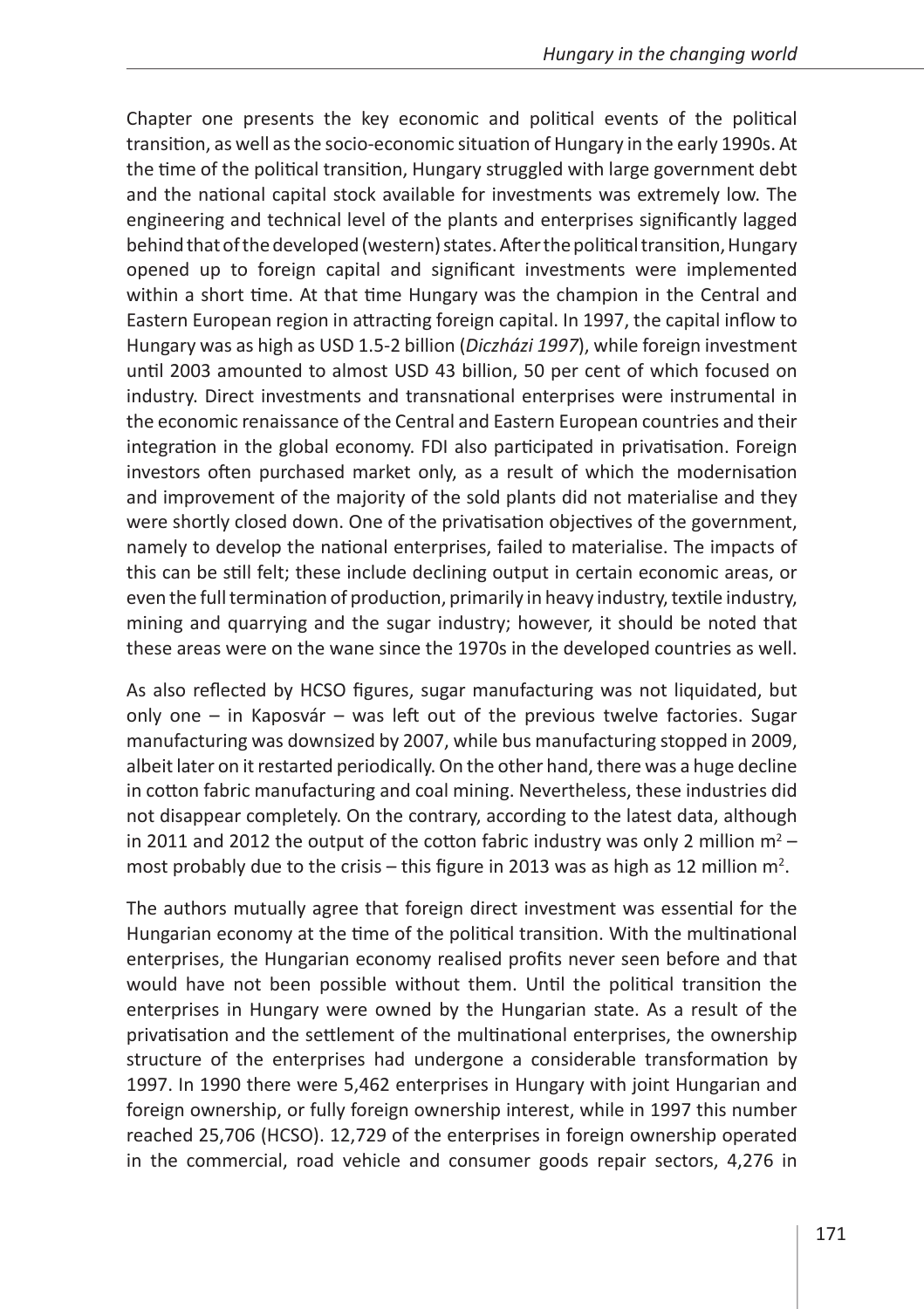manufacturing and 4,107 in the real estate and letting business, and support services for economic activity.

The experts also point out that the political transition and the privatisation was a turning point not only for the enterprises and the economy, but also for Hungarian society. After 1989, as a result of factory shutdowns and the liquidation of the cooperative societies, unemployment suddenly appeared, which was a completely new phenomenon compared to the former full employment. In the early 1990s, suddenly many thousands of employees were fired. In order to avoid unemployment, people retired in large numbers or opted for some kind of pension-type benefit, while young people prolonged their studies in the hope of better chances for employment. All of this was a huge burden on the Hungarian economy. While the unemployment rate in 1992 was merely 9.9 per cent, by 1995 it had risen to 10.3 per cent. The employment rate fell from 52.5 per cent to 46.7 per cent, while the labour force participation rate decreased from 58.3 per cent to 52 per cent. However, these figures conceal regional differences both in the area of unemployment and economic activity. Huge inequalities started to develop between the various regions of the country. The unemployment rate in Pest county in 1997 was 6.6 per cent, whereas it was 15.3 per cent in Borsod-Abaúj-Zemplén county. The majority of the companies in foreign ownership interest settled in the Central Hungary and the North Transdanubia region, thereby adding to the regional inequalities. These regional difference still persist today (*Kiss 2007*) According to the official statistical figures in 1997 Pest county had 1,626, while Nógrád county had merely 147 companies in foreign ownership interest. As a result of unemployment, the decline in economic activity and the shutdown of companies and cooperative societies, Hungary's GDP decreased between 1989 and 1994, followed by a slow upward drift.

Due to the changes that took place in the early 1990s, the downsizing of part of the economy, the spread of unemployment, the rise in regional differences, impoverishment and deteriorating living conditions, the society lost faith in the Western path. According to the authors, the economic crisis of 2008 recalled or perhaps even increased this disappointment. Thus, the society is in a kind of "permanent" crisis.

The authors are of the opinion that the economic crisis in 2008 was attributable to the overflow of the markets and the banks; by the 2000s the companies were unable to sell more products, while banks could not lend more; accordingly, the growth rate of the profit declined. First in North America, and then in an increasing number of countries, loans were granted also to non-creditworthy borrowers. Later, these loans defaulted in large numbers. Banks concealed these losses for a while by securitisation and the outsourcing of defaulted credit claims to workout companies, but by 2008 the situation has become unsustainable. Several large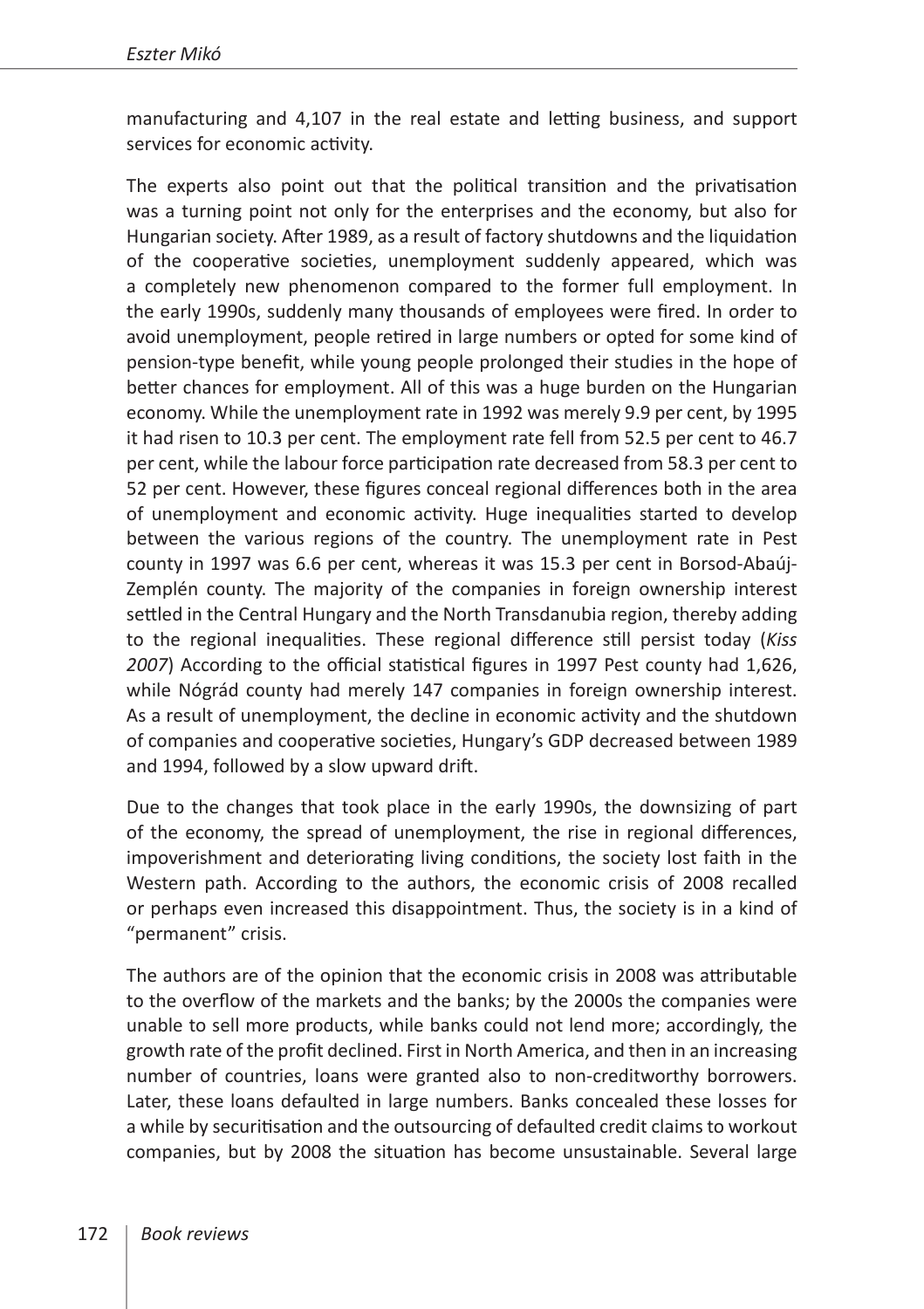banks went bankrupt, loans became expensive and credit channels dried up, and the crisis of the banking system evolved into an economic crisis. Hungary was hit hard by the crisis, because the foreign-owned banks transferred the repaid loans to their home countries to cover the costs and losses of their parent banks rather than reinvesting it Hungary; however, as the authors point out, no stones should be cast at the foreign banks for this. It should be clear for all that both the households and the enterprises need loans; the problem was not the fact of the lending, but the degree and the proportions.

An additional problem that rose during the crisis was that the regulatory and control authorities failed to monitor and audit these processes efficiently enough. The authors believe that the greatest mistake committed by the Hungarian society was that it had no savings. The common attitude inherited from the previous regime, namely that the "state will solve all problems", still persists in the society.

The authors of the book are of the opinion that the crisis was preceded by several events which exacerbated the consequences. The crisis hit Hungary amidst poor economic circumstances; for example the degree of government debt was very high. According to the figures provided by GKI Gazdaságkutató Zrt. government debt in 1989 was 73 per cent of the GDP, which rose to 80 per cent in the period of 2008-2010, which is a huge burden.

The resolution of the first massive crisis after the political transition was a huge challenge for the government then in office. It applied a variety of measures and instruments to address the unfavourable situation as smoothly as possible. One of the government's crisis management measure was to make people work. It introduced the fostered workers programme to assist the unemployed. The authors believe that in this area the next important step would be to achieve that the Ministry of the Interior should cease to be the largest employer, as is now the case with the fostered worker programmes; the objective is to direct fostered workers back into the private sector.

In addition, the reform of higher education, healthcare and research and development (R&D) is essential for achieving sustainable growth. Reforms in higher education are needed, because the capacity of the Hungarian universities today is 550,000 students, but only 320,000 – indeed, in 2014 only 307,000 – students studied in higher education. To make things worse, a further decrease may be expected due to the population decline and the increasing number of those enrolling to foreign institutions. The realistic objective should be to adjust the capacity to the real demands and ensure full utilisation of the higher education capacities. One of the problems of the reform of higher education is that if a town is left without a higher education institution, the town will start to plummet, thereby taking an unfavourable direction in socio-economic terms, as part of the youth and the intellectuals will leave. It is important to ensure that only such fields and